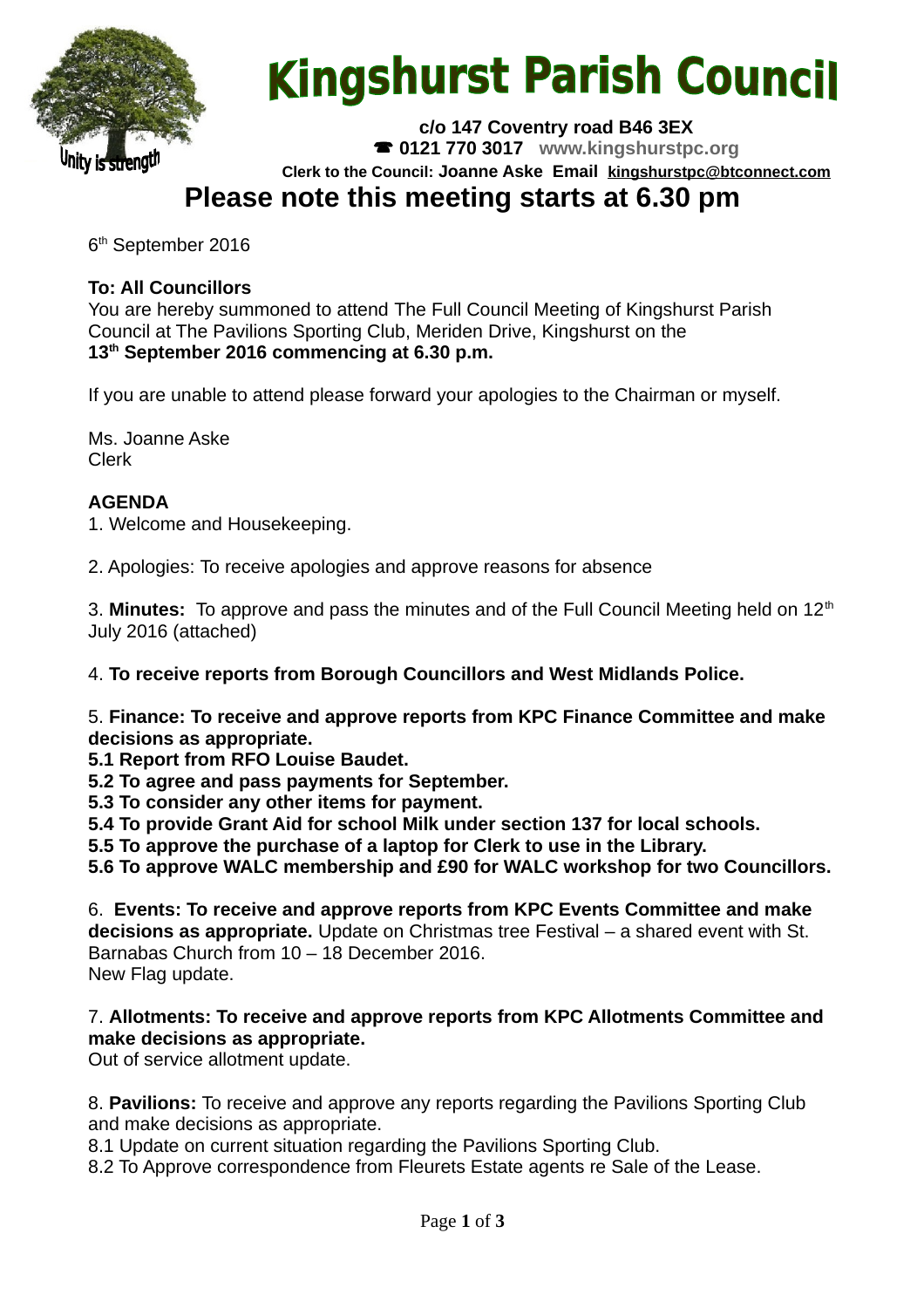## 9. **To receive reports from members representing KPC on outside bodies**

- **9.1 Birmingham Airport Consultative Committee:**
- **9.2** WALC/SAC
- **9.3** School Governors Reports
- **9.4** North Solihull Partnership Forum
- **9.5** Regen

**9.6** To form a new committee for action against SMBC schedule for site submissions 2026 With Ward Councillors and Parish Councillors, as part of Action for Babb's Mill.

#### **10. Progress reports for information/action and make decisions as appropriate:**

**10.1** Chairman's Letter written in the recess period.

- 10.2 Lease for M E B Renting at the Pavilions. Contract to be revised.
- 10.3 Post from 18 The Parade is re-directed to Clerks home address.
- 10.4 Security gates in the Parade. Update
- 10.5 Heavy goods Vehicles using Cooks Lane

#### **11. Planning: To consider and comment on any planning applications received:**

#### **12. Planning: To consider, comment and take action if appropriate on any planning that is being proposed for the future:**

12.1 Local Development Plan: Babbs Mill

12.2 Mountfort Public House Site: Any updates that may have been received.

12.3 Schedule of Call for sites submissions.

**13. Information items:** To receive and discuss items for information and comment/action if appropriate.

13.1 Correspondence and emails

**14.** Standing Orders of the KPC: to discuss approve/amend and adopt from date of this meeting.

**15.** To discuss and approve the November Meeting of 8th November to be **15th November 2016.** Chair and Clerk are not available on the 8<sup>th</sup> November.

**16. Public Participation:** To adjourn to allow public participation for 15 minutes. Residents are invited to give their views and question the Parish Council on issues on this agenda, or raise issues for future consideration at the discretion of the Chairman. Members of the public may not take part in the Parish Council meeting itself.

**17. Councillors' reports and items for future agenda:** Councillors are requested to use this opportunity to report minor matters of information not included elsewhere on the agenda and to raise items for future Agendas. Councillors are respectfully reminded that this is not an opportunity for debate or decision making.

**18**. **Date of next meeting**: To confirm the date of the next meeting which is scheduled for **Tuesday 11th October 2016** at The Pavilions Sporting Club, Meriden Drive, Kingshurst at time to be arranged. Items for agenda to be in by Tuesday  $4<sup>th</sup>$  October 2016